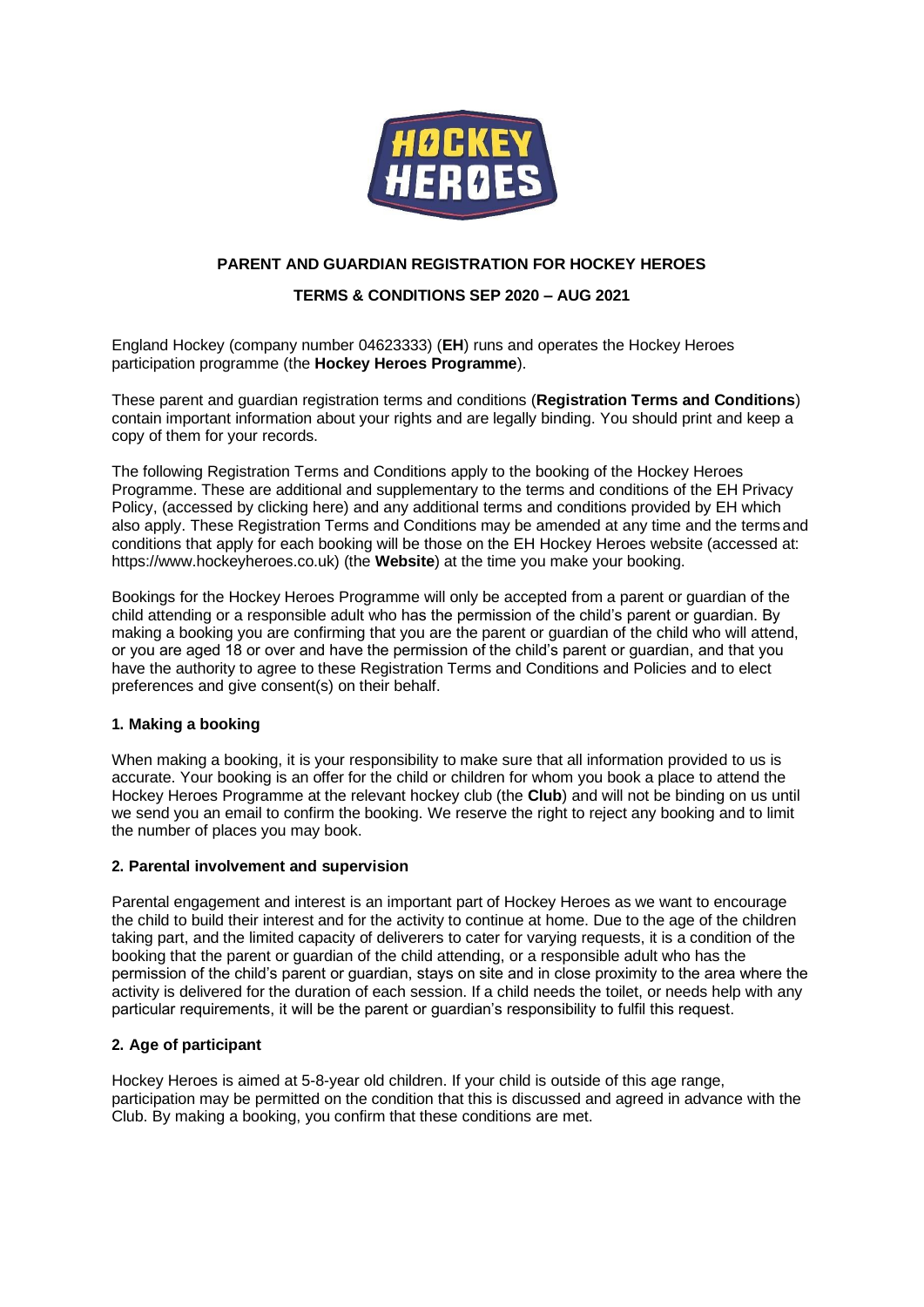# **3. Pricing**

All prices on the Website and ClubSpark are in pounds sterling and include VAT unless expressly stated otherwise. We take care to ensure that all pricing information on the Website and ClubSpark is accurate but occasionally there may be an error. Prices of Hockey Heroes Programmes may at times vary from club to club, as it may be subject to each club's individual discretionary Hockey Heroes Programme pricing.

### **4. What is included**

Our charges are for participation in the Hockey Heroes Programme for which you have booked and for a participant pack (or equivalent repeaters pack) for Hockey Heroes only.

### **5. Participant packs**

Participant packs may include personalised items. You will be invited during the booking process to specify your personalisation requirements and to select your preferred t-shirt size. These packs can take up to fifteen working days to be delivered. You can change your personalisation requirements up to 48 hours after your booking is made. We do not give any guarantee that participant packs will be delivered before the start of your Hockey Heroes Programme where the booking is made less than 3 weeks before the Hockey Heroes Programme starts.

### **6. Returns of items and exchanges**

Personalised items in participant packs cannot be exchanged unless the pack(s) delivered were faulty at the time of delivery. Faulty items in the participant pack can be exchanged. Please email EH at [hockeyheroes@englandhockey.co.uk](mailto:hockeyheroes@englandhockey.co.uk) for further guidance on returns and exchanges.

### **7. Change of course details**

If, for any reason, the venue, date and/or times of your Hockey Heroes Programme are changed at any date and/or time, the Club will notify you as soon as possible. If this is not acceptable to you, you will be transferred to an alternative Club, or you can cancel your booking and receive a full refund.

## **8. Change of session details**

If, for any reason during the Hockey Heroes Programme the venue, date and/or times of one of your Hockey Heroes sessions is changed or cancelled, the Club will notify you as soon as possible. Please note, if you are unable to attend the alternative session, you will not receive a refund for that session. Where possible, the Club will add additional 'catch up' dates on to the end of the Hockey Heroes Course.

## **9. Cancellation of programme**

If, for any reason, your Hockey Heroes Programme is cancelled at any date and/or time before it is due to commence, we will notify you as soon as possible. Where possible we will try to find another session locally and transfer your child. If this is not acceptable to you, you will be entitled to cancel your booking and receive a full refund.

#### **10. Payment and refunds**

We accept payment by the methods shown on our booking page. In providing payment card details, you confirm that you are authorised to use the card and authorise us, or our payment service provider, to take payment in full for the Hockey Heroes Programme that you have booked. Payment will normally be taken immediately when a booking is made. If we do not receive payment from you when due, we reserve the right to cancel your booking without any liability to you. Refunds, if applicable, will only be made using the payment method and/or to the card originally used for payment.